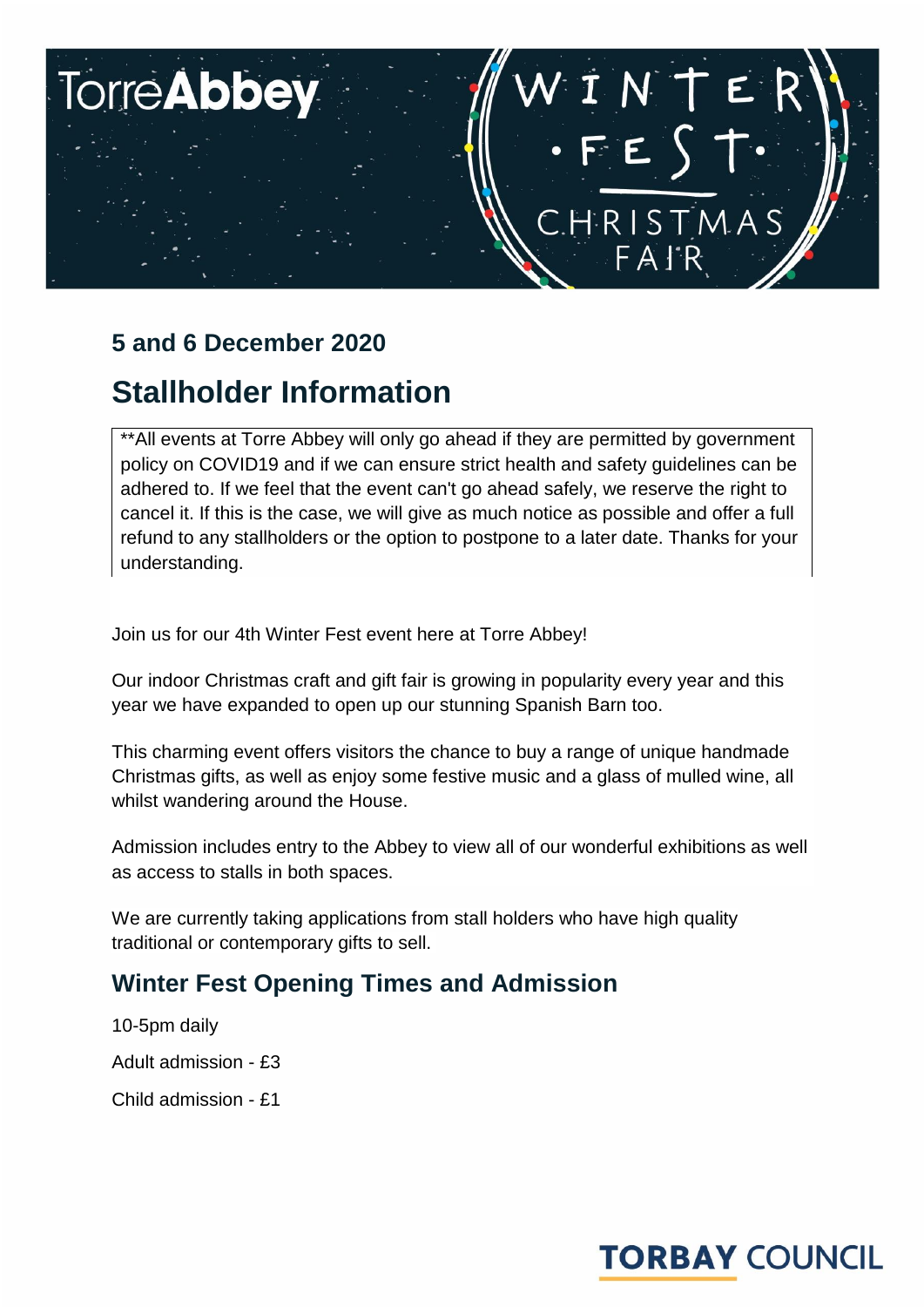## **Options for stalls**

For those that know Torre Abbey, we will use the rooms on the ground floor which include the Ballroom and Gathering Space. Please note that no food items can be sold in the main house.

WINTER·FEST.

For the first time, we are also opening up the Spanish Barn for stallholders. The stunning Barn is always popular with visitors and will look beautiful with sparkling fairy lights and festive decorations. We will also be offering wreath making workshops, mulled wine and hot chocolate in this space. As the Spanish Barn is separate from the House, we are able to be more flexible and allow food stalls in this area. A note to stallholders – if you are in this space you will need to wrap up warm – think, being outside but not getting wet if it rains!

Free tea and coffee for stallholders will be available in both the Barn and the House.

## **Costs of stalls (price covers both days)**

#### **Single stall**

Inside Torre Abbey house - £40

Inside the Spanish Barn - £20

#### **Double stall**

Inside Torre Abbey house - £80

Inside the Spanish Barn - £40

All stalls include 1 x 6ft trestle table and chair. You are welcome to bring boards for behind the table but unfortunately you cannot fix to the walls in the building. Power is available at no extra cost but is limited to a certain number of stallholders and not in all rooms.

No payment is due until you are offered a place at the event.

### **Setting up**

Slots will be available for you to set up on Friday 4 December (5 to 8pm) or Saturday 5 December (8 to 9.30am). All stalls must be ready for 9.30am. Any packaging you use to carry goods into the Abbey will need to be returned to your vehicle and brought back for packing up.